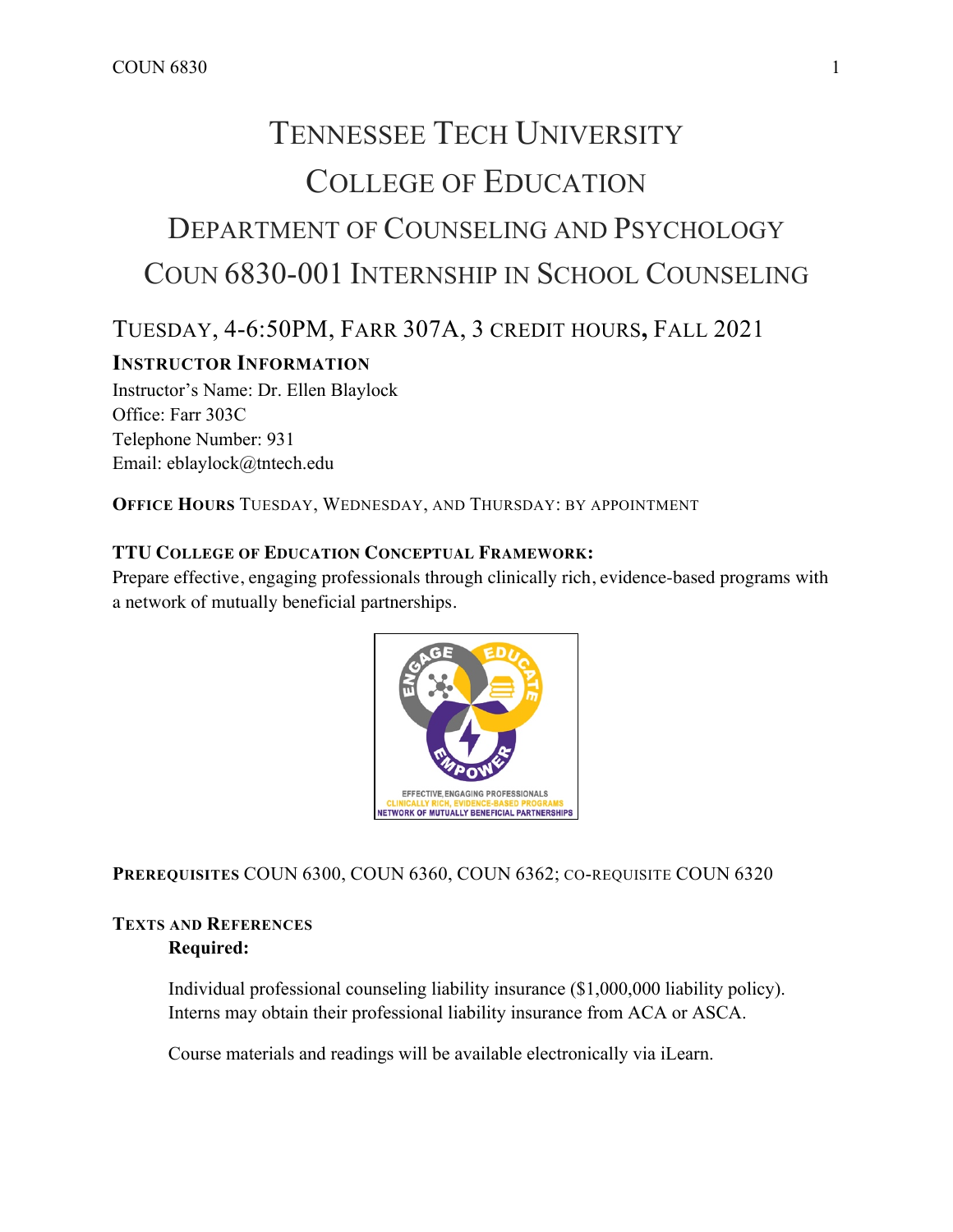## **Recommended:**

American Counseling Association. (2014). *ACA code of ethics.* Author.

American Psychological Association. (2019). *Publication manual of the American Psychological Association* (7<sup>th</sup> ed.). Author.

American School Counselor Association. (2016). *ASCA ethical standards for counselors.*  Author.

American School Counselor Association. (2019). *The ASCA National Model: A framework for school counseling programs* (4<sup>th</sup> ed.). Author.

**COURSE DESCRIPTION** COUN 6830: INTERNSHIP IN SCHOOL COUNSELING (3 CREDIT HOURS) THE SCHOOL COUNSELING INTERNSHIP EXPERIENCE SERVES AS THE PINNACLE OF SCHOOL COUNSELOR PREPARATION. THE INTERN IS EXPECTED TO ASSUME, AS MUCH AS POSSIBLE, THE ROLE OF A PROFESSIONAL SCHOOL COUNSELOR WITH GUIDANCE AND FEEDBACK FROM AN ON-SITE SUPERVISOR AND UNIVERSITY SUPERVISOR. THE INTERNSHIP IS DESIGNED TO RELATE THEORETICAL AND ACADEMIC LEARNING TO REAL LIFE PROFESSIONAL PRACTICE. OVER THE COURSE OF THE EXPERIENCE, INTERNS WILL SERVE 300 HOURS AT THE ELEMENTARY SCHOOL LEVEL AND 300 HOURS AT THE SECONDARY SCHOOL LEVEL. THUS, THE INTERN WILL GAIN EXPOSURE TO WORKING WITH STUDENTS ACROSS GRADE LEVELS WHILE ALSO MEETING STATE LICENSURE REQUIREMENTS. THE INTERNSHIP EXPERIENCE WILL INCLUDE INDIVIDUAL COUNSELING, GROUP WORK, DEVELOPMENTAL CLASSROOM GUIDANCE, AND CONSULTATION, AMONG OTHER SCHOOL COUNSELING ACTIVITIES. INTERNS WILL RECEIVE FEEDBACK ABOUT THEIR SKILLS, PROFESSIONAL BEHAVIOR, AND KNOWLEDGE, WHICH WILL FACILITATE CONTINUOUS IMPROVEMENT IN THEIR CHOSEN PROFESSION.

| <b>Standard</b>                                                                               | <b>Content/Reading</b>                      | <b>Formative Assessment</b> | <b>Summative Assessment</b>                                                             |
|-----------------------------------------------------------------------------------------------|---------------------------------------------|-----------------------------|-----------------------------------------------------------------------------------------|
|                                                                                               | <b>Counseling and Helping Relationships</b> |                             |                                                                                         |
| 2.F.5.g. essential<br>interviewing,<br>counseling, and<br>case<br>conceptualization<br>skills | Case Presentations<br>Supervision           | Case Conceptualizations     | Assessment of School<br>Counseling<br>Competencies (ASCC);<br>Lambie & Haugen,<br>2021. |

## **COURSE CACREP OBJECTIVES/STUDENT LEARNING OUTCOMES**

## **COUNSELING SKILLS DEVELOPMENT CHART**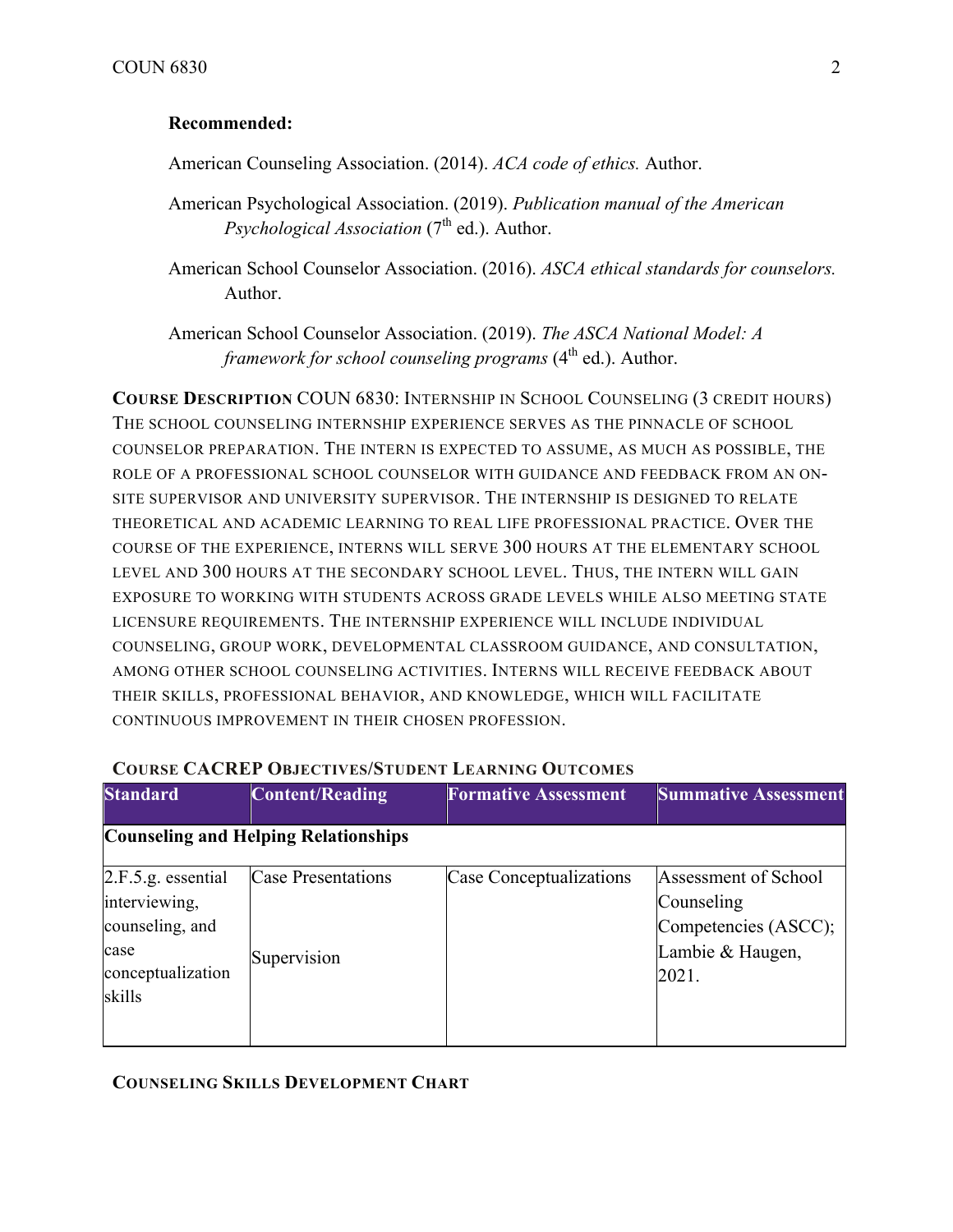

Tier 1: Counseling Skills (COUN 6360): Learning the basic counseling skills for helping through role-plays.

Tier 2: Practicum (COUN 6800): Learning how to implement counseling techniques with real students primarily through shadowing professionals. In addition, practicum includes faculty and on-site supervision.

Tier 3: Internship I & II (COUN 6830 & 7830): Performing counseling techniques with real students under faculty and on-site supervision.

## **INTERN RESPONSIBILITIES**

The following dispositions summarize the responsibilities accepted by the student participating in this course. Counseling and Psychology Graduate Program Information

- 1. **Scholarship** (mastery in coursework and competency in application)
- 2. **Responsibility** (acceptance of ownership of personal, academic, and professional development and behavior)
- 3. **Respect for Diversity** (recognition of the needs and values of individuals)
- 4. **Effective Communication** (ability to communicate clearly verbally and in writing, and to accept new ideas and constructive feedback)
- 5. **Reflection** (ability to asses one's own decision-making process and recognize consequences of behavior)
- 6. **Professional Behavior** (recognition of ethical, legal, and professional standards of conduct)
- 7. **Critical Thinking** (capability for critical thinking and real world problem-solving)

Furthermore, by participating in this course, interns accept the following responsibilities: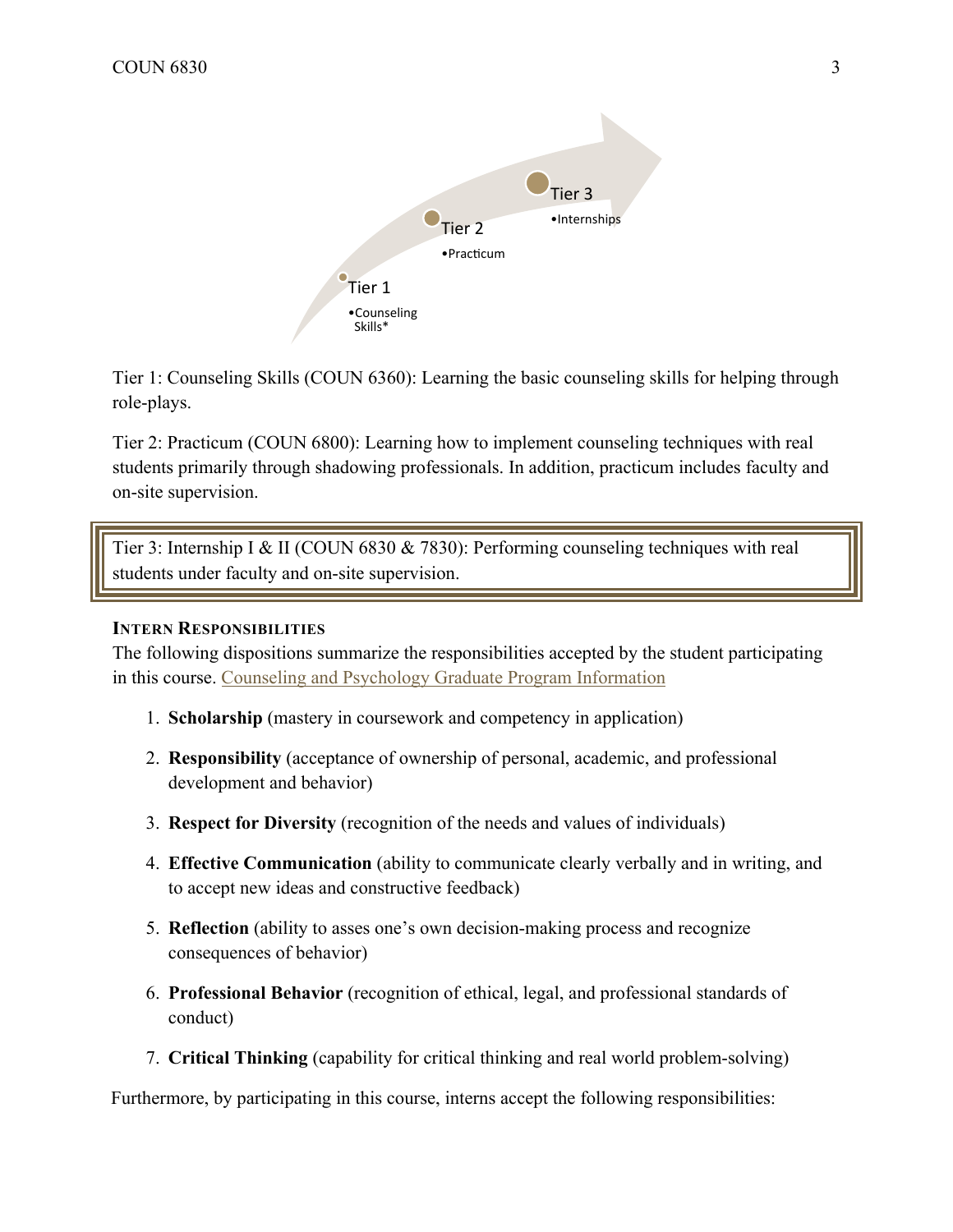- 1. Interns will protect their students at all times (e.g., their privacy, confidence, time, etc.). This includes obtaining appropriate consent to video record counseling sessions (consent form available on Internship Forms section of iLearn). All consent forms must be uploaded in iLearn. Video-recorded counseling sessions will be stored on password protected devices. Interns are responsible for deleting counseling videos at the end of the semester.
- 2. Interns will interact with their students, community professionals, classmates, and instructors in a manner that reflects the highest level of integrity and respect. This includes appropriate dress, punctuality, maintaining confidentiality, and supporting critical thinking and mutual learning.
- 3. Interns will complete all course assignments within specified time frames, including completing assigned readings before they are discussed in class.
- 4. Interns will continuously monitor their progress towards completing required hours at their placement sites. Additional information regarding these requirements can be found in the Course Assignments & Due Dates section of this syllabus. Interns will communicate challenges accruing the necessary hours to their site supervisors and course instructor in a timely manner.
- 5. Interns will engage actively and authentically, and will be evaluated on their ability to evidence self-reflection and self-awareness. You will, after all, ask at least this much from your students!
- 6. Interns will engage in introspective learning (i.e., learning about self within the context of group dynamics) in addition to academic study.
- 7. Interns will immediately bring emergencies and other critical issues arising at their placement sites directly to their site supervisors' attention. Interns will complete the Risk of Harm to Self or Others Report Form and/or the Child Abuse Report Form (see Appendices I and J of departmental School Counseling Handbook) when appropriate.
- 8. Interns will discuss concerns regarding their placement site with the course instructor in a timely manner.
- 9. Interns will be highly responsive to email communication related to the course and their internship experience. To that end, interns will check their Tennessee Tech email account at least once per day on weekdays and will respond to any emails regarding their internship within 24 hours of the email being sent

#### **School Counseling Professionalism**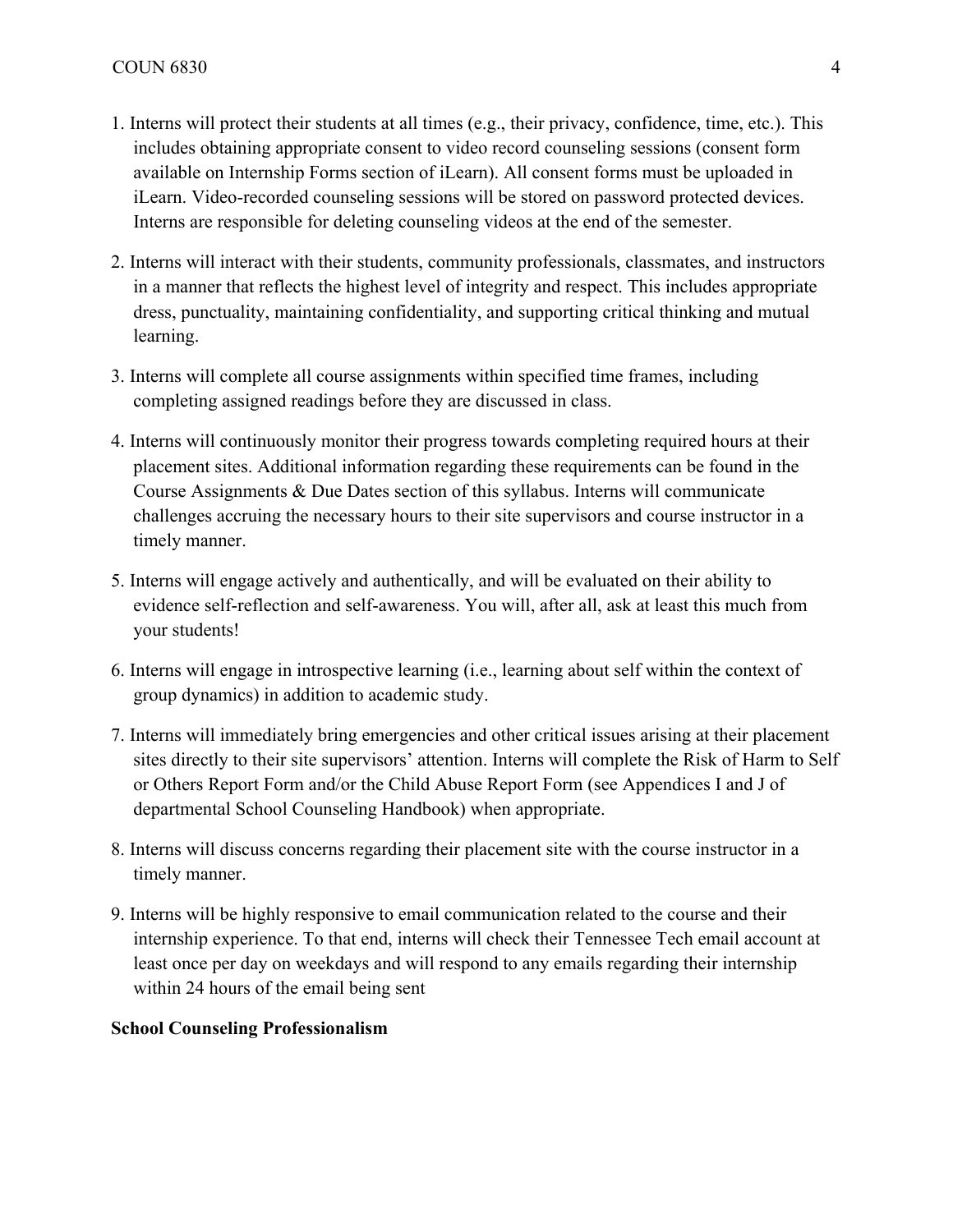This course emphasizes the development of essential counseling skills and professional behavior common, to a varying extent, to all counseling approaches. The skills and behaviors emphasized in this class are crucial to developing effective counseling relationships and demonstrating professionalism. These foci are supported by research suggesting that strong therapeutic relationships are the most significant element of effective counseling (e.g., see Hansen, 2013). Thus, the primary evaluation tool of interns' performance in this course are videotaped counseling sessions in which interns demonstrate their skills and professional behavior.

Counseling skill development is personally demanding. Therefore, interns' emotional stability will mediate their ability to perform effectively and, thus, will influence their success in this course. The following paragraphs delineate specific areas that may cause supervisors and course instructors concern during the fieldwork experience. Deficiencies in either area may result in not passing or being removed from this course.

• **Professional Behavior:** The practicum-internship series is meant to simulate real employment in the school counseling profession. The on-site supervisor and school administrators are the management in this experience. It is imperative for the intern to behave, dress, speak, act, and react in a professional manner at all times, when interacting with these managerial professionals or any other stakeholder. Furthermore, the intern must meet the policy and procedure requirements of the host school.

• **Impairment:** It is feasible that some form of impairment may surface during the course of the practicum-internship experience. If impairment is identified by either the site supervisor or university instructor, it will be brought to the intern's attention. A definition of impairment is offered by the following:

Overholser and Fine (1990) indicated that impairment is evidenced by a serious deficit in any of the following five areas:

- 1. Factual knowledge
- 2. Generic clinical skills
- 3. Orientation-specific technical skills
- 4. Clinical judgment
- 5. Interpersonal attributes

Toward that end, Frame and Steven-Smith (1995) offered an operationalized definition of impairment in terms of interpersonal attributes:

- 1. Not being open, flexible, positive and cooperative
- 2. Not willing to accept and use feedback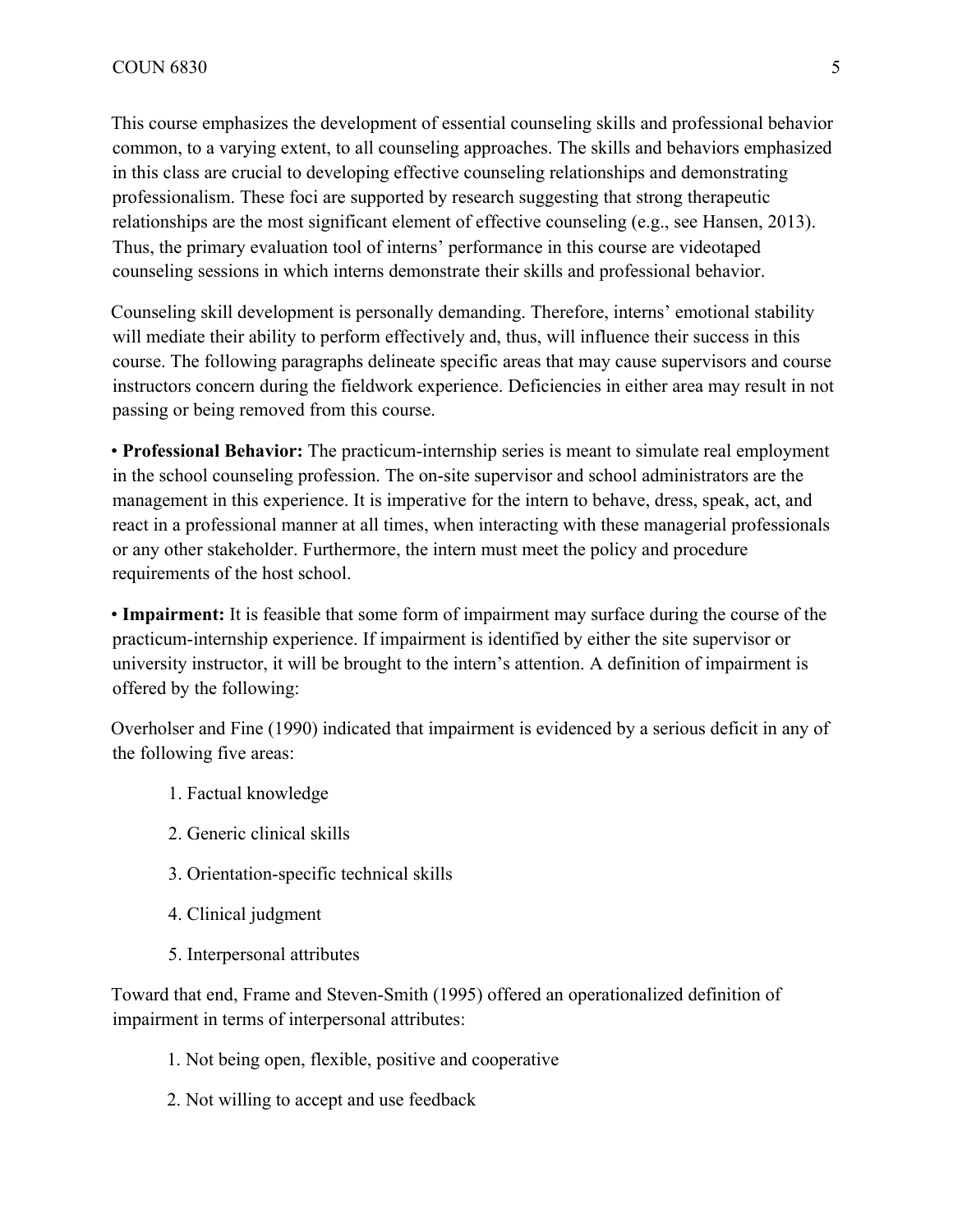3. Not aware of one's impact on others

4. Not demonstrating an ability to deal with conflict, accept personal responsibility, or express feelings effectively and appropriately

## **Supervision Requirements**

Interns will receive regular supervision through their site and through the university. Interns must receive both forms of supervision in order to count their weekly hours towards their total hour accrual.

• **University-based supervision (group/class supervision):** Interns will participate in group supervision with their faculty instructor during the weekly Internship class sessions. The instructor will meet with interns in a small group setting. Interns will keep weekly electronic logs of their accrued internship hours and will submit a copy of their most recent log via iLearn each week.

• **Site-based supervision (individual supervision):** Field placement site supervisors are specially designated professionals with appropriate professional qualifications and knowledge of the program's expectations and evaluation procedures. Interns will receive a minimum of one hour of supervision per week with their site supervisor. Supervisors will communicate directly with the faculty instructor regarding interns' performance at their sites. Supervisors will also provide feedback concerning interns' performance at midterm and semester's end via standard evaluation forms. Interns are responsible for providing copies of the forms to their supervisor and discussing their completed evaluations.

## **MAJOR TEACHING METHODS**

Instruction will consist of lecture, demonstration, role play, and group discussion. Interns will provide videotaped samples of their work and will receive feedback via individual and group supervision. Supervision will be provided by both the university course instructor and by the intern's site supervisor.

The following major instructional strategies will be utilized in this course:

- Video recording of counseling sessions with real students at internship sites.
- Case presentation and case conceptualization experiences.
- Observation of classmates' videotaped counseling sessions and provision of feedback.
- Reading assignments followed by group discussion.
- Reflective writing assignments.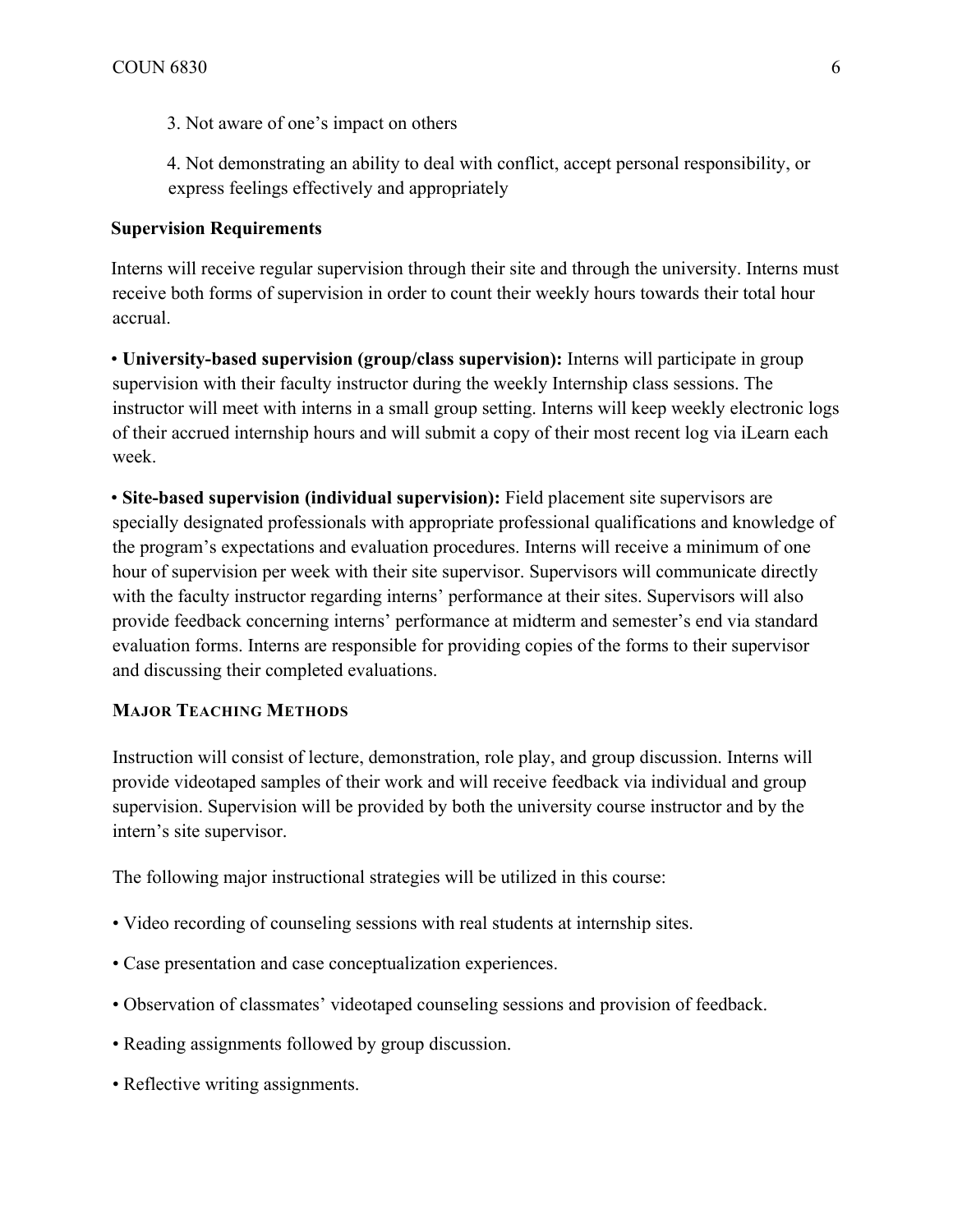• Independent research regarding specific presenting concerns students bring to the counseling setting.

• Intern-led discussions of literature supplemented with lecture by instructor.

## **TOPICS TO BE COVERED**

internship site experience; supervision; documentation; ethical decision-making; professionalism; application of counseling skills and theories; comprehensive school counseling programs; school counselors' roles; evidence-based practice.

## **SPECIAL INSTRUCTIONAL PLATFORM/MATERIALS**

- A. iLearn
- B. Tk20: TTU's College of Education uses Tk20, a comprehensive data and reporting system to improve our processes, manage student transition points, and track key assessments in program coursework. All students, regardless of affiliated major and college, enrolled in courses requiring Tk20 must purchase an account and submit the appropriate coursework. Failure to purchase Tk20 can result in a zero for Tk20 assignments and/or final course grade reduced a full letter. There is a one-time-only system cost at the university bookstore, and your account is valid for seven years. You will be asked to access Tk20 for a variety of tasks, including coursework, advisement, field/clinical experiences, portfolios, and key program assessments. Access the TTU Tk20 website for more details.
- **C.** A portable device that can be used to record counseling sessions at their internship site.

## **GRADING AND EVALUATION PROCEDURES**

The following assessment procedures will be used to evaluate students' knowledge of the course.

| Category                   | <b>Assignment</b> | Percentage | <b>Overall</b><br><b>Category Weight</b> |  |
|----------------------------|-------------------|------------|------------------------------------------|--|
| <b>Class Participation</b> |                   | 10%        | 10%                                      |  |
|                            | #1                | $5\%$      |                                          |  |
| <b>Case Presentations</b>  | #2                | $5\%$      | 15%                                      |  |
|                            | #3                | $5\%$      |                                          |  |
| Midterm Case               |                   | 30%        | 30%                                      |  |

## **Evaluation and Assessment Procedures**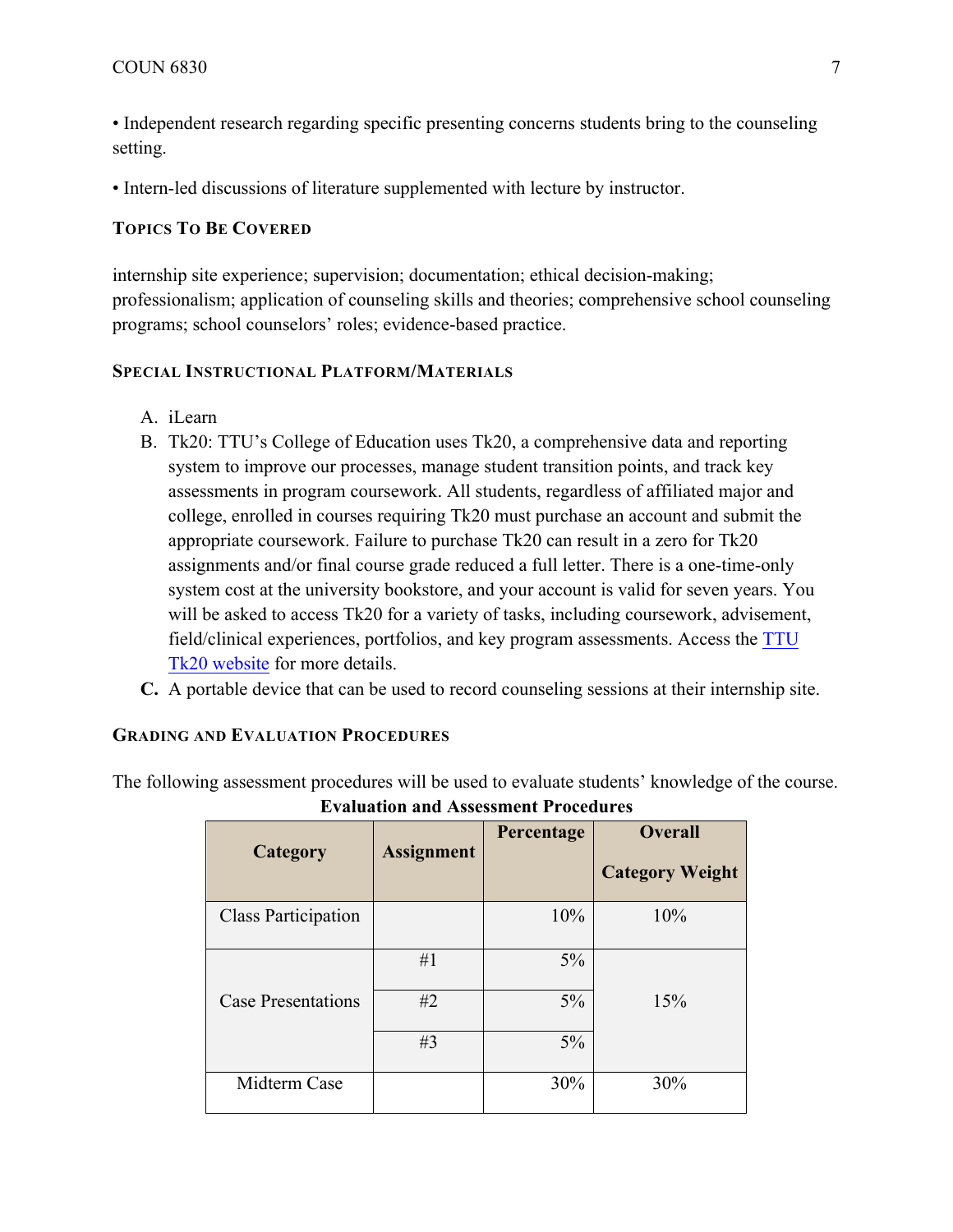|                                           | <b>Total</b> | 100% |     |
|-------------------------------------------|--------------|------|-----|
| Site Supervisor's<br>Evaluation of Intern |              | 10%  | 10% |
| Final Case<br>Conceptualization           |              | 30%  | 30% |
| Conceptualization                         |              |      |     |

All course requirements will be used to determine student's achievement of the course objectives listed under section "assignments and related policy" of this syllabus. All required assignments would be given a specific grade. Final course grades will incorporate the grading system as follows:

#### **Grading Scale**

|   | $93 - 100$ |
|---|------------|
| B | $85 - 92$  |
| C | $77 - 84$  |
|   | $69 - 76$  |
| F | <68        |

Grades of A or B demonstrate competence, while grades of C and below do not. In order to advance in the internship experience, interns must earn a grade of A or B.

An incomplete mark ("I") is given in place of a grade only when a valid rationale for doing so is presented. Moreover, the terms for completing the course must be agreed upon prior to the course instructor rendering an incomplete mark. If an incomplete is granted, the intern must continue accumulation of hours only when the course is offered again (i.e., fall or spring semester). **Therefore, if the intern does not have significant progress in accumulation of hours, it is strongly recommended that the intern drop the class by the TTU drop date.**

#### **LATE ASSIGNMENTS**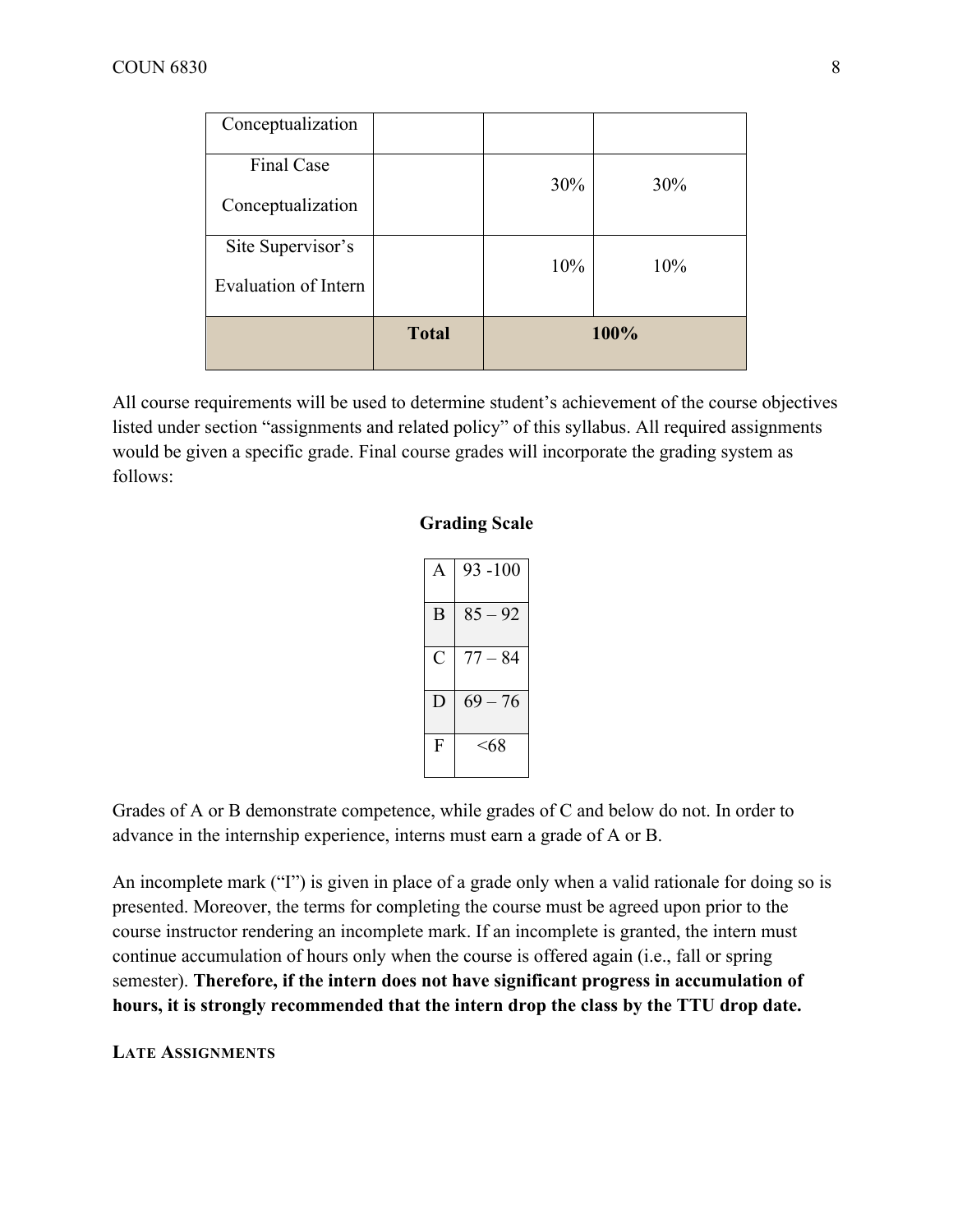**All assignments should be completed on or before the announced due date.** Ten percent will be deducted for each day an assignment is late including weekend days. After three days, assignments will no longer be accepted, and the student will receive a zero on the assignment. It is the student's responsibility to ensure assignments are submitted on time. All submitted work is final. Your submissions should reflect your best professional effort.

#### **ASSIGNMENT FORMAT**

All assignments should be typed, double-spaced, 12-point Times New Roman font, and adhere to APA guidelines (*APA Publication Manual*, 7<sup>th</sup> ed.) including, title page, running head, quotations, in-text citations, references, etc. Points will be deducted for all assignments not meeting these standards.

## **COURSE POLICIES**

#### **STUDENT ACADEMIC MISCONDUCT POLICY**

Maintaining high standards of academic integrity in every class at Tennessee Tech is critical to the reputation of Tennessee Tech, its students, alumni, and the employers of Tennessee Tech graduates. The Student Academic Misconduct Policy describes the definitions of academic misconduct and policies and procedures for addressing Academic Misconduct at Tennessee Tech. For details, view the Tennessee Tech's Policy 217 – Student Academic Misconduct at Policy Central.

#### **ATTENDANCE POLICY**

Attendance and on-time arrival are expected and of the utmost importance in a class of this nature. If you foresee missing more than one class over the course of the semester, please see me. *Arriving late or leaving early is a disruption to the entire class; therefore, I ask that all candidates inform their classmates and myself if they are required to leave early or arrive late.* You are responsible for making sure you receive the necessary assignments and class notes you miss.

If a student will miss more than one class (or more than two hours and 50 minutes of class time), the participation grade for the course will be impacted by the absence. One point for every 15 minute increment of time missed will be deducted after the initial one class absence.

#### **ASSIGNMENTS AND RELATED POLICY**

A) ADMINISTRATIVE MATERIALS - AS SOON AS POSSIBLE Prior to working with students, interns must:

- Submit a completed Internship Site Agreement & Contract via iLearn
- Submit proof of professional liability insurance on iLearn
- Submit a completed Intern Contact Information Form to the course instructor via iLearn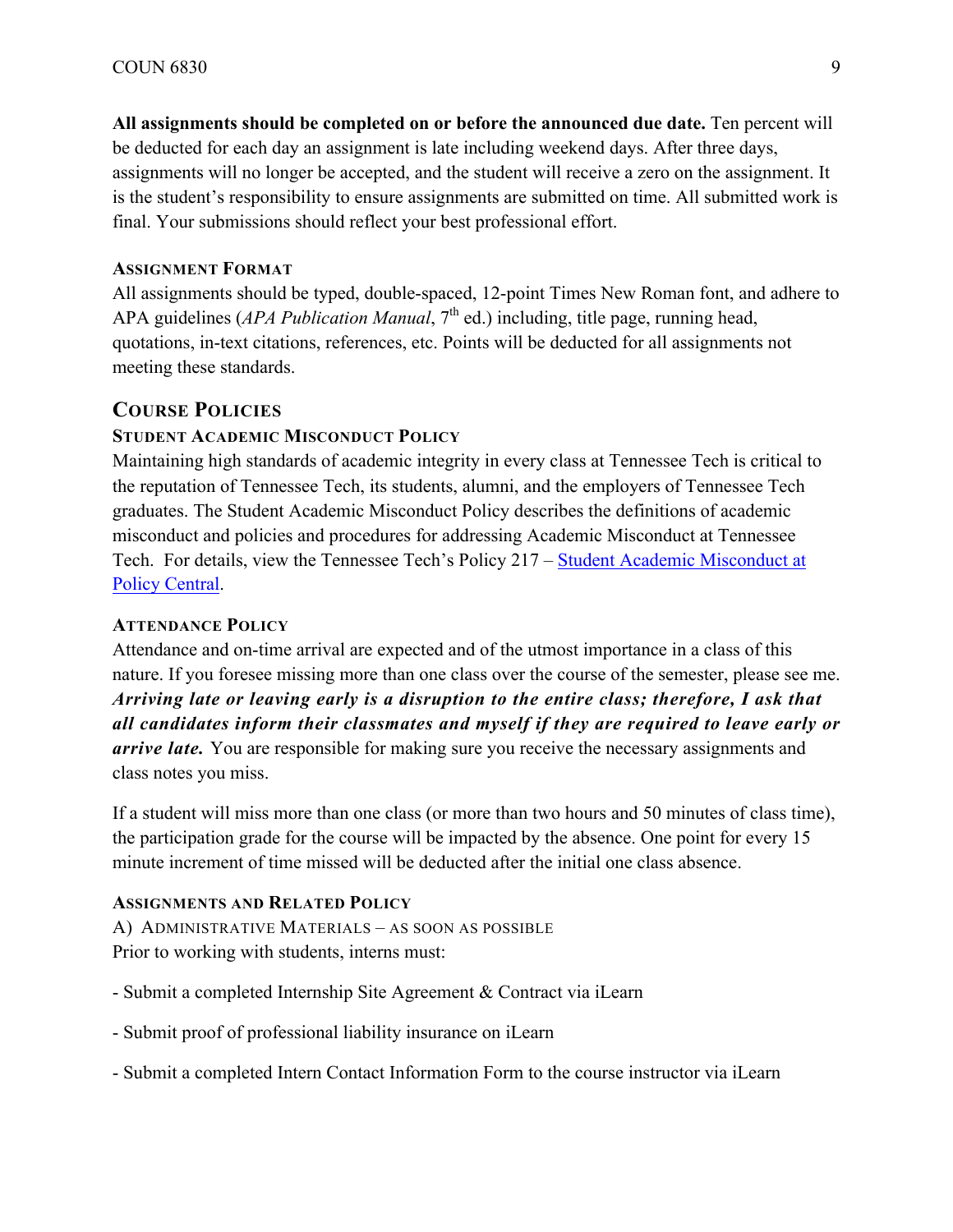## B) INTERNSHIP HOURS ACCRUAL - ONGOING THROUGHOUT THE SEMESTER

The program requires completion of a supervised internship of 600 clock hours in the intern's designated program area. Direct services must constitute at least 240 clock hours of the internship experience and must include group facilitation experience. Interns are expected to spend approximately 20 hours per week at their internship sites.

Interns enrolled in COUN 6830 for 3 credits will complete 300 internship hours per semester of course enrollment. In this scenario, interns must complete 120 direct contact hours, including group facilitation, and 180 indirect service hours. Direct contact hours are defined as time with students in direct service (e.g., individual counseling, group counseling, classroom guidance, crisis intervention, etc.). Canceled counseling sessions or other direct service activities do not count as direct hours. Indirect service hours are defined as time spent in supervision, staff meetings, workshops/seminars, assessment preparation, and so forth. Both direct and indirect service experiences are valuable. Interns should take advantage of opportunities to become familiar with a variety of professional activities and resources pertinent to school counseling.

## C) WEEKLY LOGS – ONGOING THROUGHOUT THE SEMESTER

Interns will complete weekly logs documenting their activities at their placement sites. The electronic log template is available on iLearn. Completed logs will be submitted via iLearn each week. In addition to documenting accrued hours via the logs, challenges accumulating internship hours must also be reported to the course instructor directly.

## D) CASE PRESENTATIONS:

Each intern will share their clinical work with their peers and the course instructor via three case presentations over the course of the semester. Case information and conceptualizations will be organized in advance of the presentation using a standardized report. Interns will submit their report via iLearn before class begins on the evening they are presenting. Interns should also have a copy of the report available to refer to during their presentation. Presenters will prepare 20 minutes of a videotaped counseling session to play during class. Presenters should also prepare questions or areas of feedback they would like to ask of the group. After showing their recorded session, presenters will engage in dialogue with the group, during which openness to and integration of feedback must be evidenced. During classmates' case presentations, interns will be actively engaged in providing constructive feedback. Interns will likely find it helpful to take notes while the videotape plays, paying special attention to the areas for which feedback was requested.

## E) CASE CONCEPTUALIZATIONS

**Midterm Case Conceptualization:** Interns will identify a videotaped session that best evidences their command of counseling skills and behaviors. The entire session will be submitted to the course instructor along with a completed Midterm Case Study Worksheet and evaluation forms completed by their site supervisor. These materials are due by 4 pm on the due date.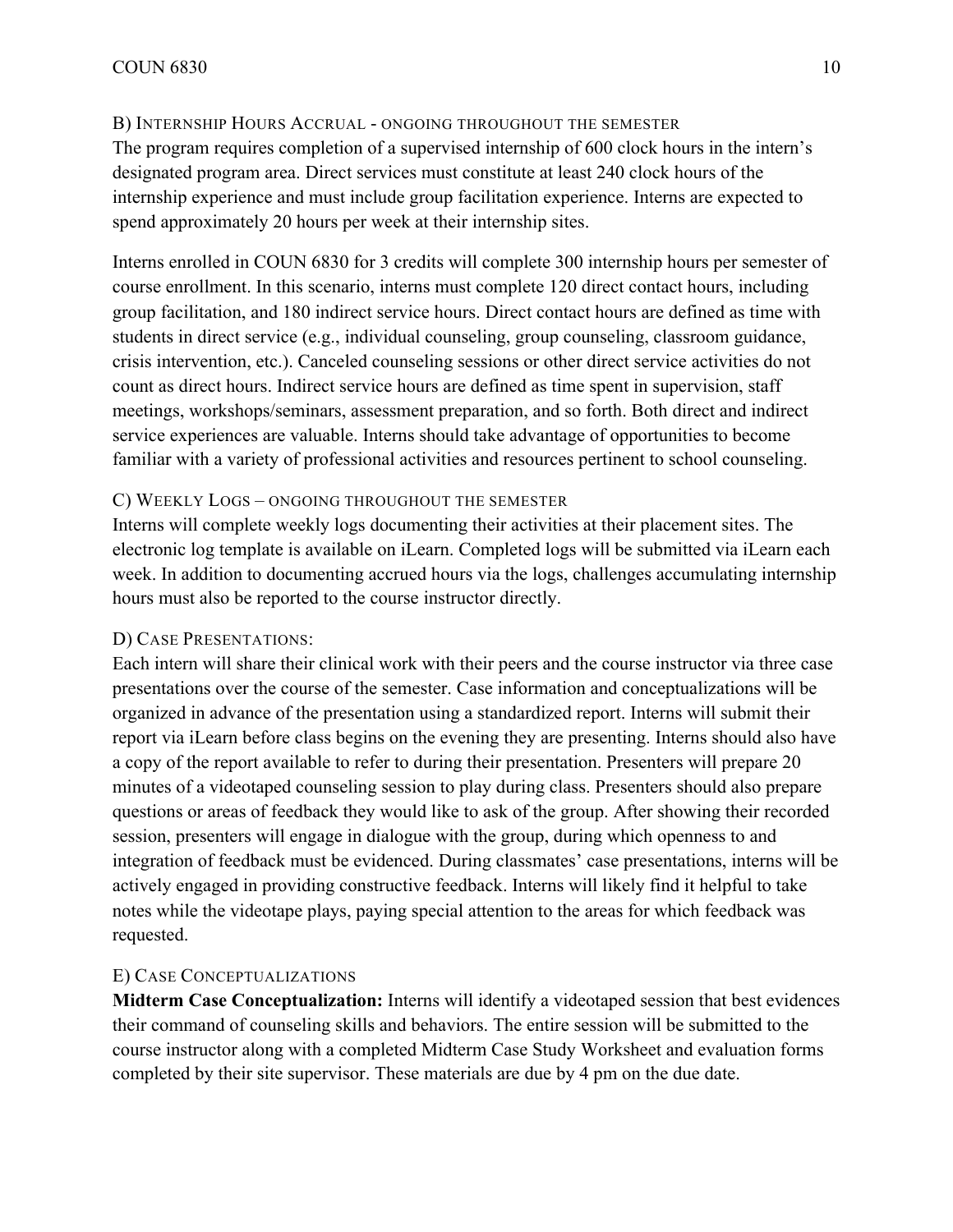**Final Case Conceptualization:** Interns will identify a videotaped session that best evidences their command of counseling skills and behaviors. The entire session will be submitted to the course instructor along with a completed Final Case Study Worksheet and evaluation forms completed by their site supervisor. All materials must be submitted by 4 PM on the due date.

## F) SITE SUPERVISION EVALUATION

Interns will complete a formal evaluation of their site supervisor at the end of the semester. The evaluation results are invaluable in considering placement opportunities for future interns. Additional details regarding evaluation documents will be provided to students.

## **FLEXIBILITY STATEMENT**

The aforementioned requirements, assignments, policies, evaluation procedures, etc. are subject to change. Students' experiences and needs, as well as emerging knowledge and competencies will be used to modify the course syllabus. **I am happy to meet with you and discuss ways you can be more successful**.

#### **DISABILITY ACCOMMODATION**

Students with a disability requiring accommodations should contact the Accessible Education Center (AEC). An Accommodation Request (AR) should be completed as soon as possible, preferably by the end of the first week of the course. The AEC is located in the Roaden University Center, Room 112; phone 931-372-6119. For details, view the Tennessee Tech's Policy 340 – Services for Students with Disabilities at Policy Central.

## **COVID – 19**

- 1. Students must take personal responsibility in following the recommended CDC COVID-19 guidelines. Students are expected follow all COVID-19 directives published by Tennessee Tech including, but not limited to, notices on Tennessee Tech's webpage, building and facilities signage, and similar publications. The university's Return to Campus Student Handbook can be found at https://www.tntech.edu/return/index.php.
- 2. According to Tennessee Tech University's protocols, face coverings must be worn (covering the mouth and nose) by students in the classroom at all times.
- 3. Students must abide by predetermined social distancing guidelines and seating arrangements. Movement during class sessions should be limited as to not endanger other students or faculty. Students should be conscious and respectful of others and their health concerns.
- 4. Students who refuse to comply with university protocols on these matters will be reported to the Tennessee Tech Dean of Students.
- 5. Students should direct all requests for excused class absences related to COVID-19, regardless of where the COVID-19 testing is performed, to Tennessee Tech's Health Services. The Office of Student Affairs will provide notifications to faculty members of student absences and the expected length of the absence.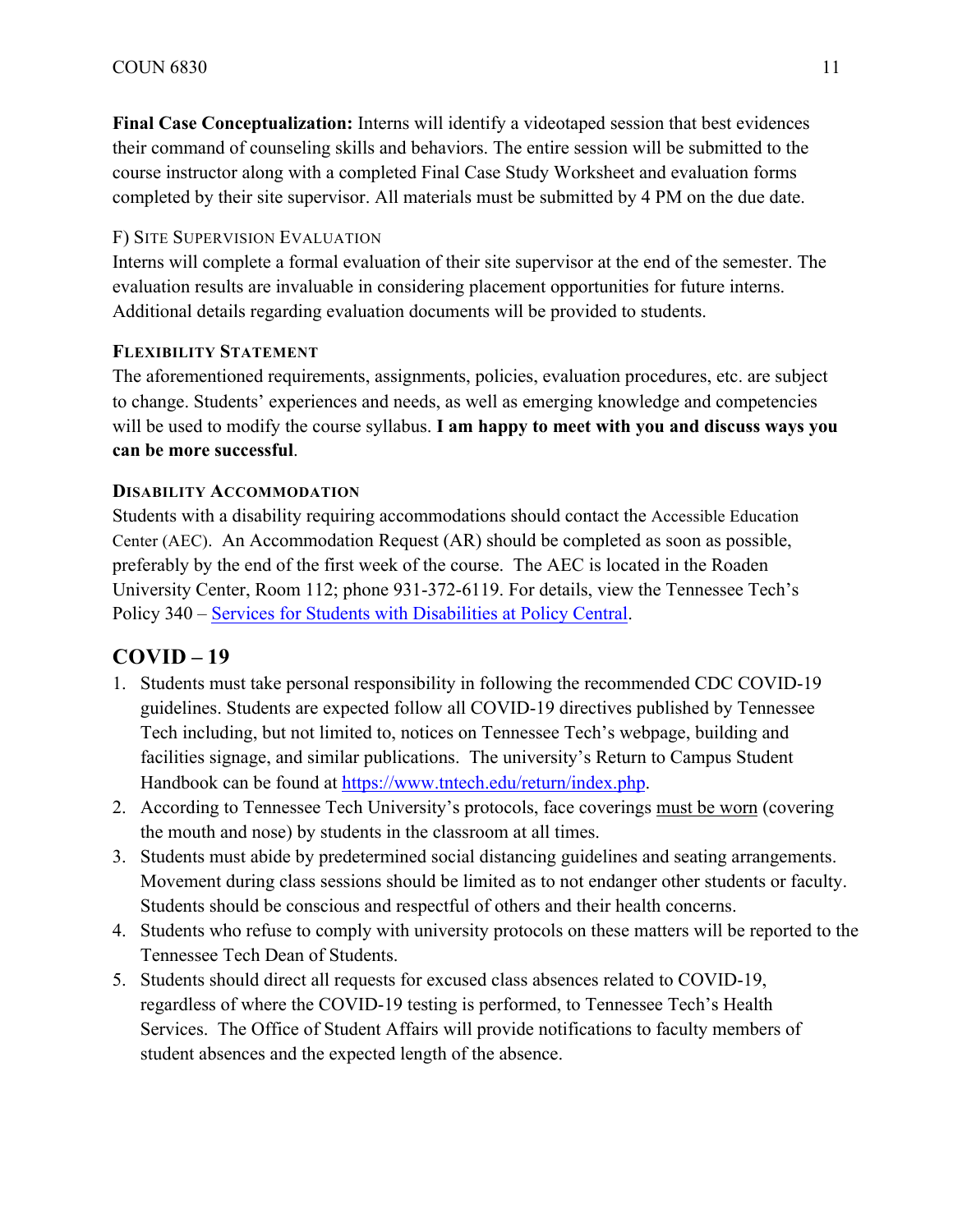| <b>COURSE SCHEDULE</b>                            |                  |                                                       |                                     |                                                                                                                                                       |
|---------------------------------------------------|------------------|-------------------------------------------------------|-------------------------------------|-------------------------------------------------------------------------------------------------------------------------------------------------------|
| <b>COUN 6830: INTERNSHIP IN SCHOOL COUNSELING</b> |                  |                                                       |                                     |                                                                                                                                                       |
| Week                                              | Date             | <b>Discussion Facilitator</b>                         | Case Presenter(s)                   | <b>Assignments</b>                                                                                                                                    |
| 1                                                 | 8/24             | Introduction, Course Overview, and<br>Syllabus Review |                                     |                                                                                                                                                       |
| $\overline{2}$                                    | 8/31             | Dr. Blaylock                                          |                                     | <b>Group Supervision</b><br>Needs Assessment                                                                                                          |
| 3                                                 | $\overline{9/7}$ | Dr. Blaylock                                          |                                     | Group Supervision<br>In-class review of:<br>ADD/ADHD                                                                                                  |
| $\overline{4}$                                    | 9/14             | Dr. Blaylock                                          |                                     | Group Supervision<br>In-class review of:<br>Grief/Losses<br>Play Therapy in<br>Schools                                                                |
| 5                                                 | 9/21             | Case Presenter(s)                                     | Alec P.<br>Jacee V.<br>Tisha S.     |                                                                                                                                                       |
| 6                                                 | 9/28             | No Class: TNSCALI                                     |                                     |                                                                                                                                                       |
| $\overline{7}$                                    | 10/5             | Case Presenter(s)                                     | Brandi R.<br>Olivia W.<br>Bhoomi P. | <b>Midterm Case</b><br>Conceptualization                                                                                                              |
|                                                   | 10/12            | Fall Break NO CLASS                                   |                                     |                                                                                                                                                       |
| 8                                                 | 10/19            | Case Presenter(s)                                     | Tessa C.<br>Bhoomi P.<br>Olivia W.  |                                                                                                                                                       |
| 9                                                 | 10/26            | Case Presenter(s)                                     | Alec P.<br>Jacee V.<br>Tisha S.     |                                                                                                                                                       |
| 10                                                | 11/2             | Case Presenter(s)                                     | Brandi R.<br>Tessa C.<br>Olivia W.  |                                                                                                                                                       |
| 11                                                | 11/9             | Dr. Blaylock                                          |                                     | <b>Group Supervision</b><br>In-class review of<br>Self-harm and<br>Suicide                                                                            |
| 12                                                | 11/16            | Case Presenter(s)                                     | Alec P.<br>Jacee V.<br>Brandi R.    |                                                                                                                                                       |
| 13                                                | 11/23            | Case Presenter(s)                                     | Tisha S.<br>Tessa C.<br>Bhoomi P.   | <b>Final Case</b><br>Conceptualization                                                                                                                |
| 14                                                | 11/30            | Dr. Blaylock                                          |                                     | <b>Site Supervisor</b><br>Evaluation<br>Group Supervision<br>In-class review:<br><b>SFBT</b> in Schools<br>Motivational<br>Interviewing in<br>Schools |